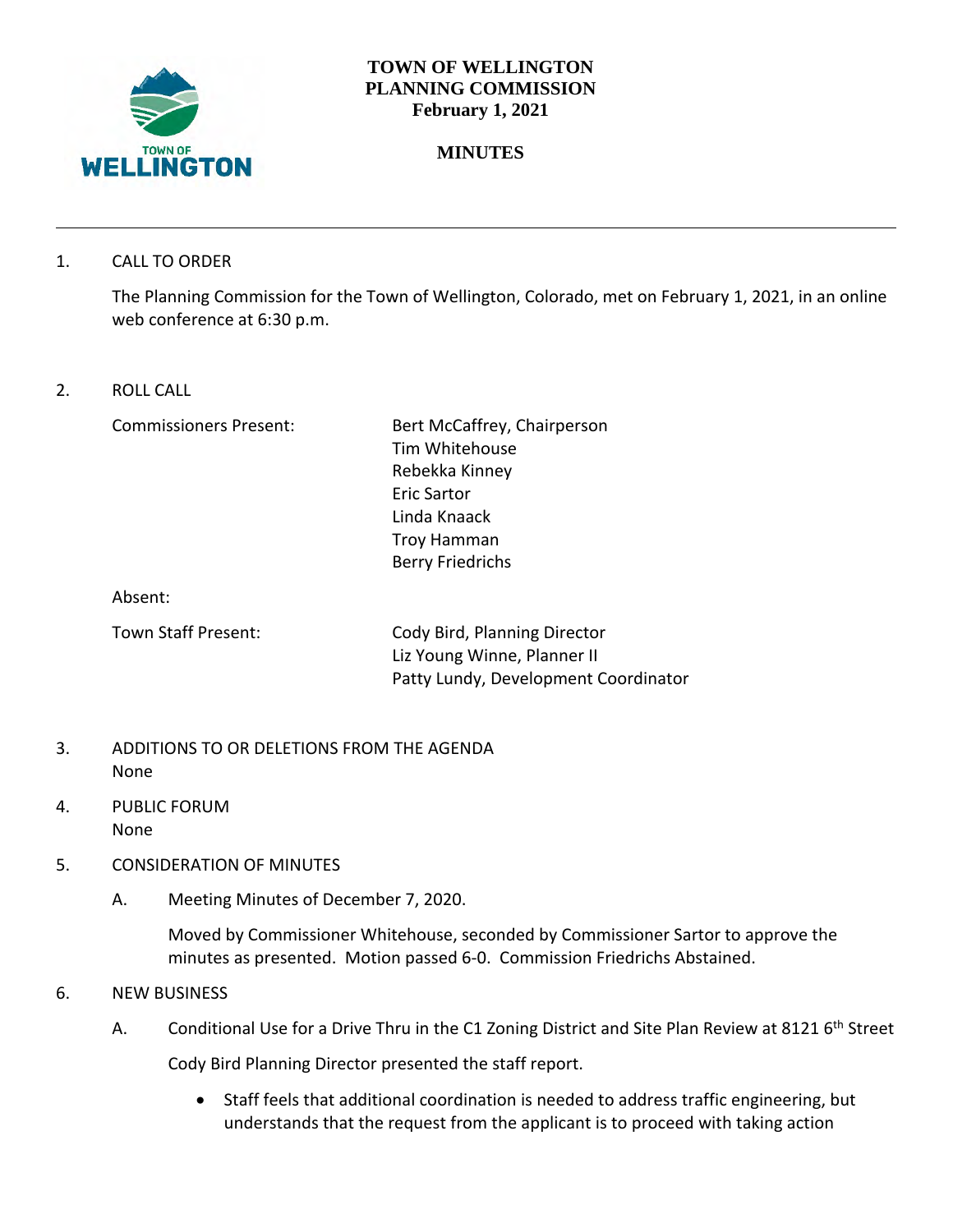tonight. It is going to be up to the commission to determine whether to consider the items tonight or table for the next meeting.

• Staff recommends keeping these two processes concurrently simply because approving one without the other does not really mean much to allow the project to go forward.

Robb Casseday with Studio R.E.D., representing the applicant, thanked everyone for letting them present this project. He understands that the Commission has been asked to table this request until the next meeting but would respectfully ask the Commission and staff to reconsider because the buyers and sellers are ready to execute the purchase of the property and of course assurance that the project is going to be approved is necessary so that the transaction can happen smoothly.

Casseday mentioned that tabling the item would be another 30-day delay. This would be a real hardship on the transaction of closing the property. We would like to present the project as is.

Bird believes that the engineering staff and the applicants engineers can determine what is needed to make the site work from an engineering perspective. His concern is ensuring the Planning Commission has an opportunity to see and evaluate the proposed site changes before a conditional use and site plan is approved.

Bird did a screen share to show the site. Pointing out the following items:

- There is alley access that was recently improved to accommodate the O'Reilly site.
- The southern access of the Human Bean site is slightly offset from the Kum & Go, which creates a left turn conflict.
- The northbound left turning vehicle trying to get into this site would be overlapping with head on traffic trying to make a left turn into the Kum & Go site.
- If there is a center turn lane proposed, there is some concern that there might be a situation where two vehicles turning left into opposing driveways would be facing each other.

Bird said there were a couple of other site plan related comments that are identified in the staff report, including some questions about drainage and ADA access. There was also a note about a relocated streetlight along the Sixth Street that it is not clear where the new location would be, and we wanted to evaluate that with the applicant.

Bird also shared his screen to show the building elevations and the proposed signage. Staff's suggestion would be to approve the 6 ft. tall sign option for this size site. The others are higher and would feel a little bit oversized for the scale of the site.

Commissioners had a general discussion about concerns about traffic in this area. There was general agreement that no one wanted to have traffic backed-up into the road at this main access point for the Town. It was explained that existing traffic is already a concern at this intersection. Pedestrian movements along  $6<sup>th</sup>$  Street and children accessing the schools north of Cleveland Ave. was also discussed.

Commissioner Kinney asked to see the lighting plan. Bird showed the lighting plan and where the note is showing the light that would be relocated. Staff is comfortable that the requirements for the site lighting is met but has some concerns about the 6<sup>th</sup> St. corridor. He would like to see the applicant evaluate how to get some additional street lighting to help illuminate the pedestrian path. Kinney would like to see the lighting plan updated.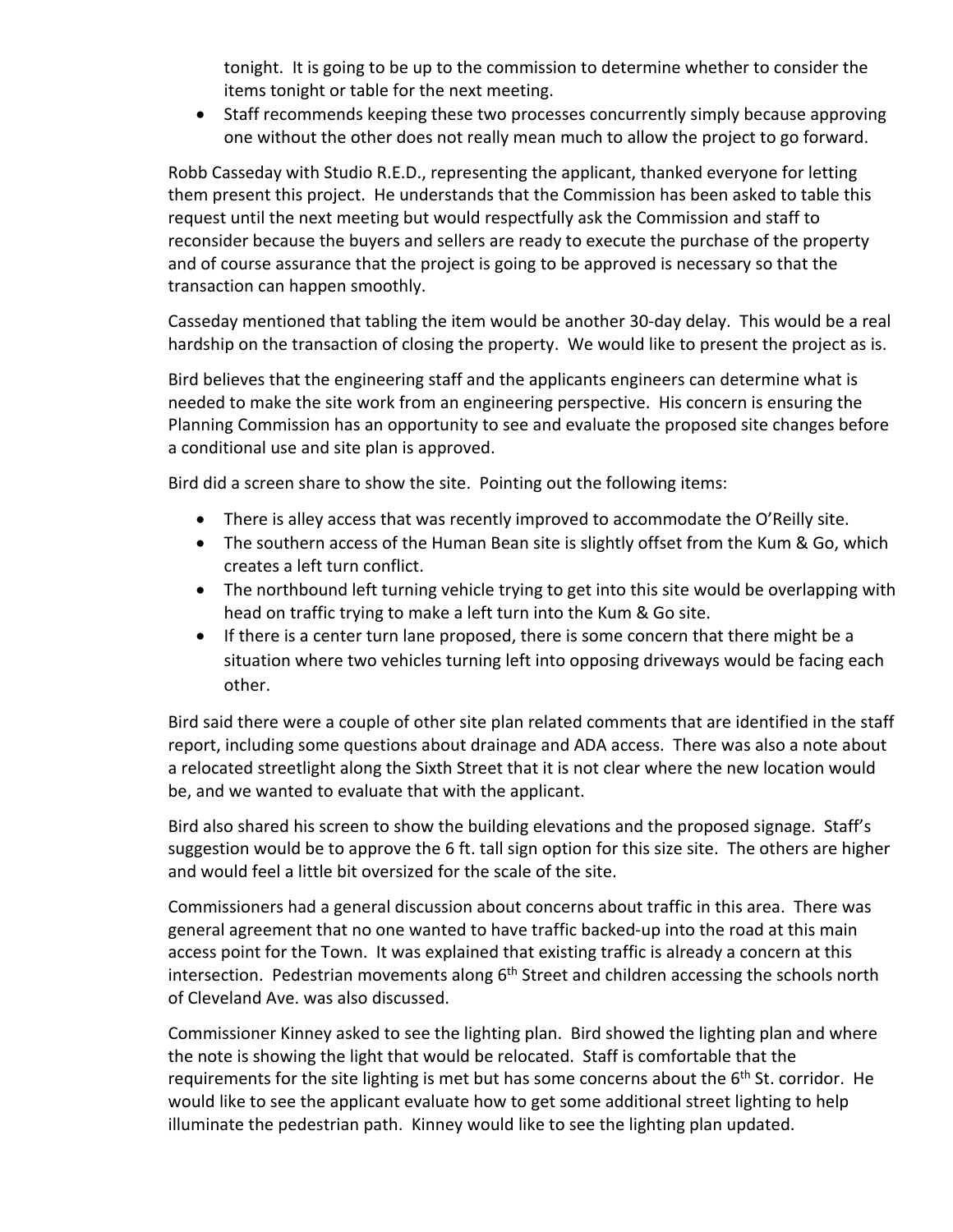Commissioner Kinney also had concerns on the screening of the west side of the property. Kendra Shirley with Studio R.E.D. explained that there are a variety of landscape plantings proposed to be used to buffer the west side with trees and shrubs. There also is not any parking on the west side of the site.

Chairman McCaffrey also mentioned the south side of the site since there is parking there. Shirley said that there is some existing vegetation on the site and there will be a variety of new landscape plantings provided as well. Smaller shrubs and trees would help mitigate the headlamps.

Joe Delich and Matt Delich from Delich Associates spoke about the traffic in the area with the following information:

- The south entrance to the site is offset by about 30 feet from the entrance to Kum & Go.
- The peak hours are around 6:30 8:30 am.
- During the peak hours going south on 6th St., there are about 100 turns onto the Kum & Go site. Going North on 6th St., there would be about 10 turns onto the site.
- Trip generation is about 39 vehicles per hour that would be added.
- Currently there are 218 vehicles going south and 79 going to Kum & Go during peak hours.

Chairman McCaffrey opened the public hearing.

Shirrell Tietz said that this is an already busy intersection, especially in the early morning, and is concerned about the potential accidents that could occur. She feels with all the other businesses in that area we are trying to cram too much into such a small busy area. She was concerned with any drive thru at this location.

Melissa Whitehouse appreciated the possibility of a new business at this location but she has concerns that she has seen traffic backed up into a public road at other locations for this business and that the same may also happen at this location. The Human Bean on North College does not attract traffic from the Interstate like this location will. Wellington is the first stop from Wyoming and the last stop leaving Colorado. She also would like to see the actual traffic report. She agreed with Commissioner Kinney about seeing an updated lighting plan and would like to see more of a hard buffer option for screening headlamps instead of just plants.

Chairman McCaffrey, seeing no other hands raised for public comment closed the public hearing.

Commissioner Kinney moved to table the conditional use for a drive thru in the C1 Zoning District and site plan review and continue the public hearing to March 1, 2021 at 6:30 pm during an online web meeting. Commissioner Friedrichs seconded. Motion passed 7-0.

## B. Election of Officers

Bert McCaffrey was nominated by Commissioner Hamman to serve as Chair, seconded by Commissioner Kinney. The nomination was accepted by McCaffrey and unanimously approved by the Commission.

Eric Sartor was nominated by Commissioner Hamman to serve as Vice-chair, seconded by Commissioner Knaack. The nomination was accepted by Sartor and unanimously approved by the Commission.